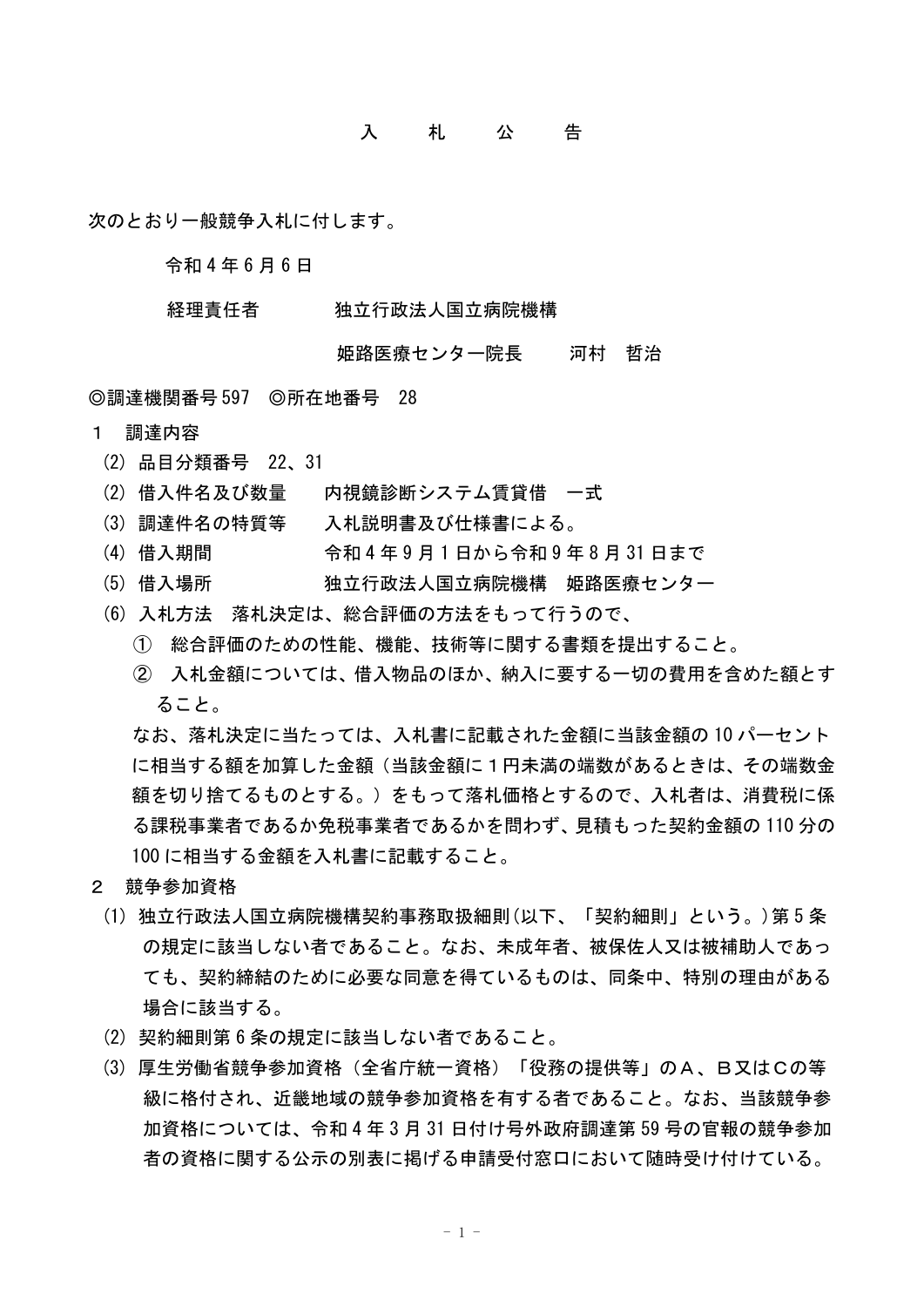- (4) 借入物品に係る迅速なアフターサービス・メンテナンスの体制が整備されているこ とを証明した者であること。
- (5) 契約細則第4条の規定に基づき、経理責任者が定める資格を有する者であること。
- 3 入札書の提出場所等
	- (1) 入札書の提出場所、契約条項を示す場所、入札説明書の交付場所及び問い合わせ先 〒670-8520 兵庫県姫路市本町 68 番地 独立行政法人国立病院機構姫路医療センター 企画課長 西岡哲寿 電話 075-225-3211 内線 223
	- (2) 入札説明書の交付方法 (1)の交付場所にて交付する。
	- (3) 入札説明会の日時及び場所 令和 4 年 6 月 27 日 14 時 00 分 院内会議室
	- (3) 入札書の受領期限 令和 4 年 7 月 28 日 17 時 00 分
	- (4) 開札の日時及び場所 令和 4 年 7 月 29 日 13 時 30 分 院内会議室
- 4 その他
	- (1) 契約手続において使用する言語及び通貨

日本語及び日本国通貨

- (2)入札保証金及び契約保証金 免除
- (3) 入札者に要求される事項 この一般競争に参加を希望する者は、封印した入札書に本 公告に示した物品を納入できることを証明する書類を添付して、入札書の受領期限ま でに提出しなければならない。入札者は、開札日の前日までの間において、経理責任 者から当該書類に関し説明を求められた場合は、それに応じなければならない。
- (4) 入札の無効 本公告に示した競争参加資格のない者の提出した入札書、入札者に求 められる義務を履行しなかった者の提出した入札書は無効とする。
- (5) 契約書作成の要否 要
- (6) 落札者の決定方法 本公告に示した物品を納入できると経理責任者が判断した資料 を添付して入札書を提出した入札者であって、契約細則第 21 条の規定に基づいて作 成された予定価格の制限の範囲内の入札金額を提出し、かつ、経理責任者が、入札説 明書で指定する性能、機能等の要件のうち、必須とした項目にかかる基準を全て満た している物品を提案したものの中から、経理責任者が入札説明書で定める総合評価の 方法をもって落札者を定める。ただし、落札者となるべき者の入札価格によっては、 その者により該当契約の内容に適合した履行がなされないおそれがあると認められ るとき、又はその者と契約を締結することが公正な取引の秩序を乱すこととなるおそ れがあって著しく不適当であると認められるときは、予定価格の制限の範囲内の価格 をもって入札した他の者のうち次に有利な者を落札者とすることがある。
- (7) 詳細は入札説明書による。